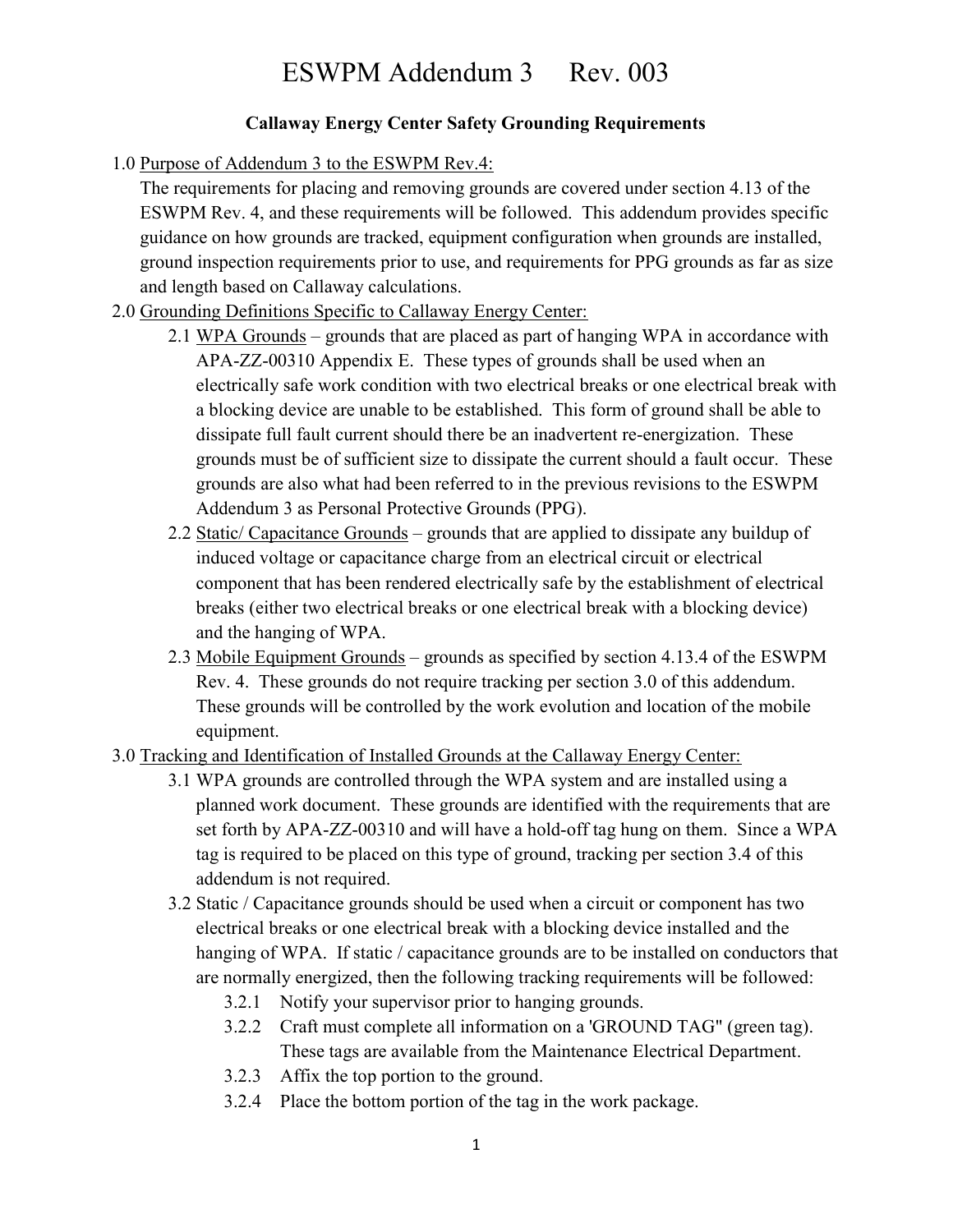## ESWPM Addendum 3 Rev. 003

- 3.2.5 Record the location of the ground in the 'Remarks' section of the tag.
- 3.2.6 It is permissible to place more than one tag on a ground conductor.
- 3.2.7 On the Work Management EMPRV WPA computer application, the supervisor must enter the information about the grounds in the 'Grounds' tab.
- 3.2.8 When grounds are no longer required, remove the 'GROUND TAG' corresponding to the work document and place the tag in the work package. Notify your supervisor that the tag has been removed.
- 3.2.9 The Supervisor MUST return to the Work Management EMPRV WPA computer application and document appropriately under the 'Grounds' tab that the tag has been removed.
- 3.2.10 If the craftsman is removing the last GREEN GROUND TAG on a ground then the craftsman MUST inform the supervisor. When the last GREEN GROUND TAG is removed, the supervisor MUST authorize the removal of the ground. The Work Management EMPRV WPA computer application MUST be updated accordingly after the removal of the ground.
- 3.2.11 It is acceptable to install a static or capacitance ground and not place a 'GREEN GROUND TAG' as long as the ground is not left unattended. If the tag will have to be left unattended then a 'GREEN GROUND TAG' shall be applied. No static/capacitance grounds shall be left installed and unattended without a 'GREEN GROUND TAG' unless there is a WPA Hold-off tag on the ground.
- 4.0 Removal of Equipment Cover(s) to Install Grounds:
	- 4.1 If equipment covers have been removed to install grounds, these covers SHOULD remain off until the grounds are removed unless the ground can be clearly seen from the outside of the cover with the cover installed. A FME cover with clear vinyl shall be used so that the FME requirements of APA-ZZ-0801 are maintained.
		- 4.1.1 If there are no FME clear covers available and a clear plastic sheeting is used, then an FME sticker must be applied to the sheeting.
- 5.0 Use of Ground Test Devices (GTD or Dummy Breaker):
	- 5.1 Ground Test Devices are installed into the plant using a specific job in EMPRV, requires WPA, and can only be performed by an individual who has the required qualification in QualMaster.